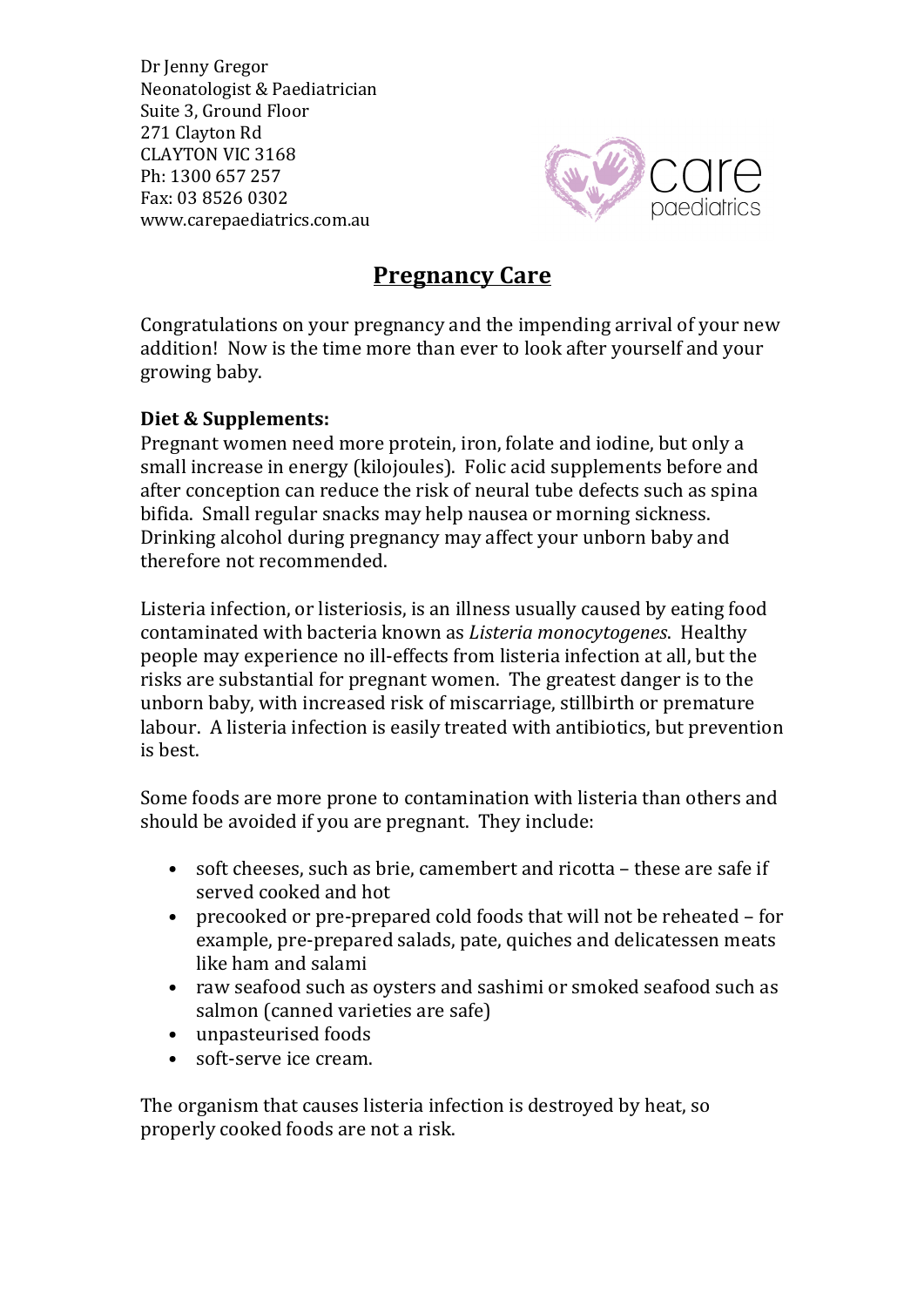Dr Jenny Gregor Neonatologist & Paediatrician Suite 3, Ground Floor 271 Clayton Rd CLAYTON VIC 3168 Ph: 1300 657 257 Fax: 03 8526 0302 www.carepaediatrics.com.au



Salmonella is a cause of food poisoning that can trigger miscarriage. The most likely sources of salmonella are raw eggs and undercooked meat and poultry. 

# Good food hygiene

Good food hygiene is the best way to reduce the risk of salmonella and listeria infections. Suggestions include:

- Always wash your hands before and after preparing food.
- Keep your kitchen surfaces clean.
- Do not let uncooked food contaminate cooked food.
- Wash fruit, vegetables and salad before eating.
- Cook food thoroughly.
- Keep pets away from kitchen surfaces.
- Wear rubber gloves when handling cat litter trays or gardening.
- Store food at correct temperatures.

# **Mercury** in fish

It is suggested that pregnant women eat two to three serves of fish every week for the good health of themselves and their developing baby.

However, pregnant women or women intending to become pregnant within the next six months should be careful about which fish they eat. Some types of fish contain high levels of mercury, which can be harmful to the developing fetus.

Pregnant women should:

- **limit to one serve (150 g) per fortnight** billfish (swordfish, broadbill and marlin) and shark (flake), with no other fish eaten in that fortnight
- **limit to one serve (150 g) per week** orange roughy (deep sea perch) or catfish, with no other fish eaten that week
- eat two to three serves per week of any other fish or seafood (for example, salmon or tuna).

Note: 150 g is equivalent to approximately two frozen crumbed fish portions.

Women should not be worried if they've had the odd meal of fish with high levels of mercury. It is only a potential problem when that type of fish is eaten regularly, which causes a build up of mercury in the mother's blood.